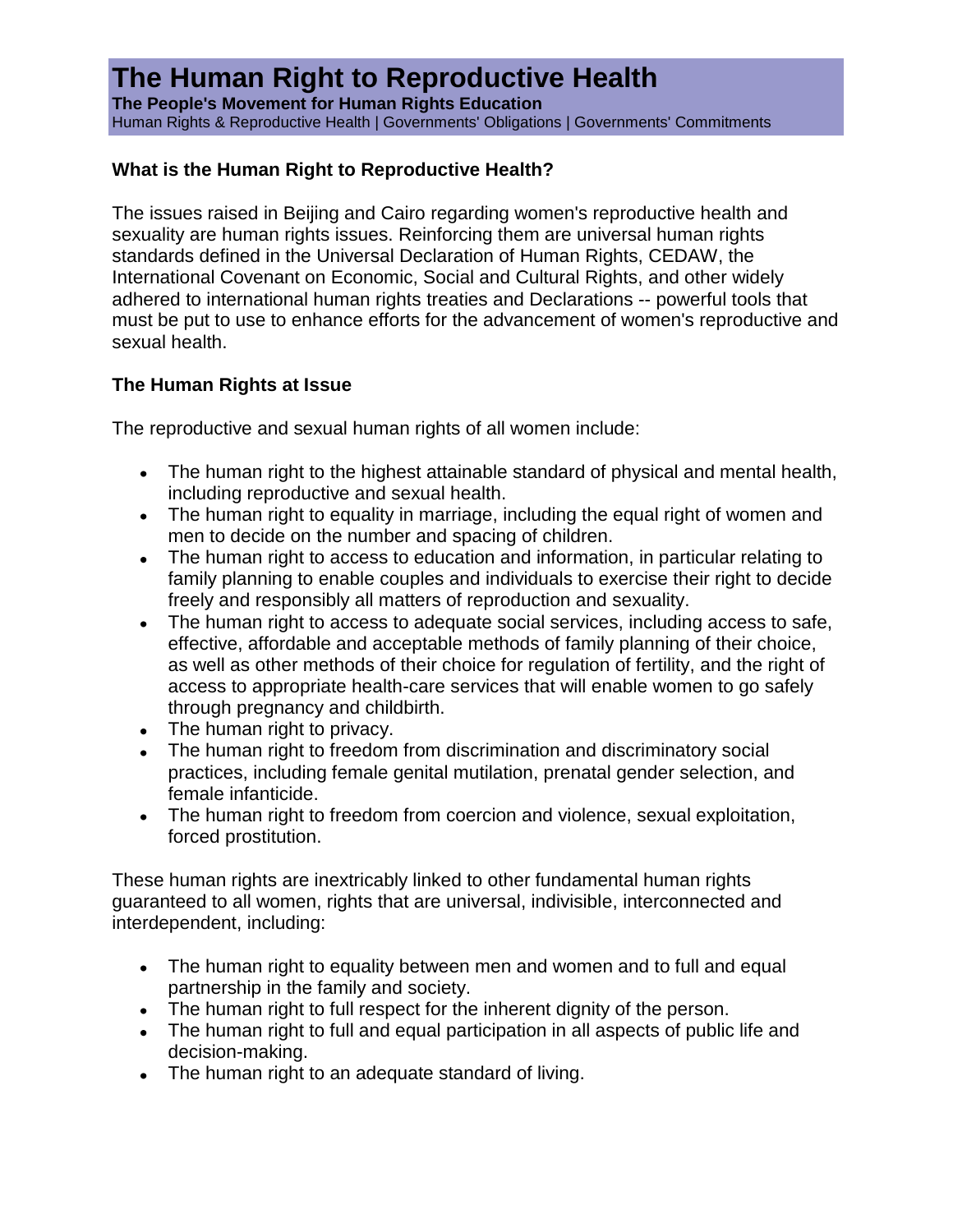# **Governments' Obligations to Ensuring the Human Right to Reproductive Health**

### **What provisions of human rights law guarantee all women the Human Right to Reproductive Health?**

Includes excerpts from the [Convention on the Elimination of All Forms of Discrimination](http://www.unhchr.ch/html/menu3/b/e1cedaw.htm)  [Against Women,](http://www.unhchr.ch/html/menu3/b/e1cedaw.htm) the [Universal Declaration of Human Rights,](http://www.unhchr.ch/udhr/lang/eng.htm) the [International Covenant](http://www.unhchr.ch/html/menu3/b/a_cescr.htm)  [on Economic, Social and Cultural Rights,](http://www.unhchr.ch/html/menu3/b/a_cescr.htm) the [International Covenant on Civil and](http://www.unhchr.ch/html/menu3/b/a_ccpr.htm)  [Political Rights,](http://www.unhchr.ch/html/menu3/b/a_ccpr.htm) and the [Convention on the Rights of the Child.](http://www.unhchr.ch/html/menu3/b/k2crc.htm)

"States Parties shall take all appropriate measures ... to modify the social and cultural patterns of conduct of men and women, ... to achieve... the elimination of prejudices and customary ... practices which are based on the idea of ... inferiority or ... superiority of either of the sexes or on stereotyped roles for men and women; to ensure that family education includes a proper understanding of maternity as a social function and the recognition of the common responsibility of men and women in the upbringing and development of their children.... States Parties shall ... suppress all forms of traffic in women and exploitation of prostitution of women...."

-- *[Convention on the Elimination of All Forms of Discrimination Against Women](http://www.unhchr.ch/html/menu3/b/e1cedaw.htm)*, Articles 5 and 6 "States Parties shall ... ensure to [women] ... access to specific educational information to help to ensure the health and well-being of families, including information and advice on family planning.... States Parties shall take appropriate measures ... to introduce maternity leave with pay or ... comparable social benefits without loss of former employment, seniority or social allowances.... States Parties shall ... eliminate discrimination against women in the field of health care in order to ensure ... access to health care services, including those related to family planning....; ensure ... appropriate services in connection with pregnancy ... granting free services where necessary, as well as adequate nutrition during pregnancy and lactation.... States Parties shall ... ensure ... that [women in rural areas] ... have access to adequate health care facilities, including information counselling and services in family planning...."

-- *[Convention on the Elimination of All Forms of Discrimination Against Women](http://www.unhchr.ch/html/menu3/b/e1cedaw.htm)*, Articles 10, 11, 12, and 14

"Men and women ... are entitled to equal rights as to marriage, during marriage and at its dissolution.... Everyone has the right to a standard of living adequate for health and well-being.... Motherhood and childhood are entitled to special care and assistance...."

-- *[Universal Declaration of Human Rights](http://www.unhchr.ch/udhr/lang/eng.htm)*, Articles 16 and 25

"The States Parties ... recognize that ... the widest possible protection and assistance should be accorded to the family.... Marriage must be entered into with the free consent of the intending spouses. Special protection should be accorded to mothers during a reasonable period before and after childbirth. During such period working mothers should be accorded paid leave or leave with adequate social security benefits.... The States Parties ... recognize the right of everyone ... to the highest attainable standard of physical and mental health."

--*[International Covenant on Economic, Social and Cultural Rights](http://www.unhchr.ch/html/menu3/b/a_cescr.htm)*, Articles 10 and 12 "... States Parties ... undertake to ensure the equal right of men and women to the enjoyment of all civil and political rights.... No one shall be subjected to torture or to cruel, inhuman or degrading treatment or punishment.... No one shall be held in slavery.... No one shall be subjected to ... interference with his privacy.... The family ... is entitled to protection by society and the State.... No marriage shall be entered into without the free and full consent of the intending spouses. States Parties ... shall ... ensure equality of rights and responsibilities of spouses as to marriage, during marriage and at its dissolution...."

--*[International Covenant on Civil and Political Rights](http://www.unhchr.ch/html/menu3/b/a_cescr.htm)*, Articles 3, 7, 8, 17, and 23 "States Parties shall take measures to combat the illicit transfer and non-return of children abroad.... States Parties shall take all appropriate ... measures to protect the child from all forms of physical or mental violence, injury or abuse, ... maltreatment or exploitation including sexual abuse.... States Parties recognize the right of the child to the enjoyment of the highest attainable standard of health .... shall take ... measures ... to ensure appropriate pre-and post-natal health care for expectant mothers.... States